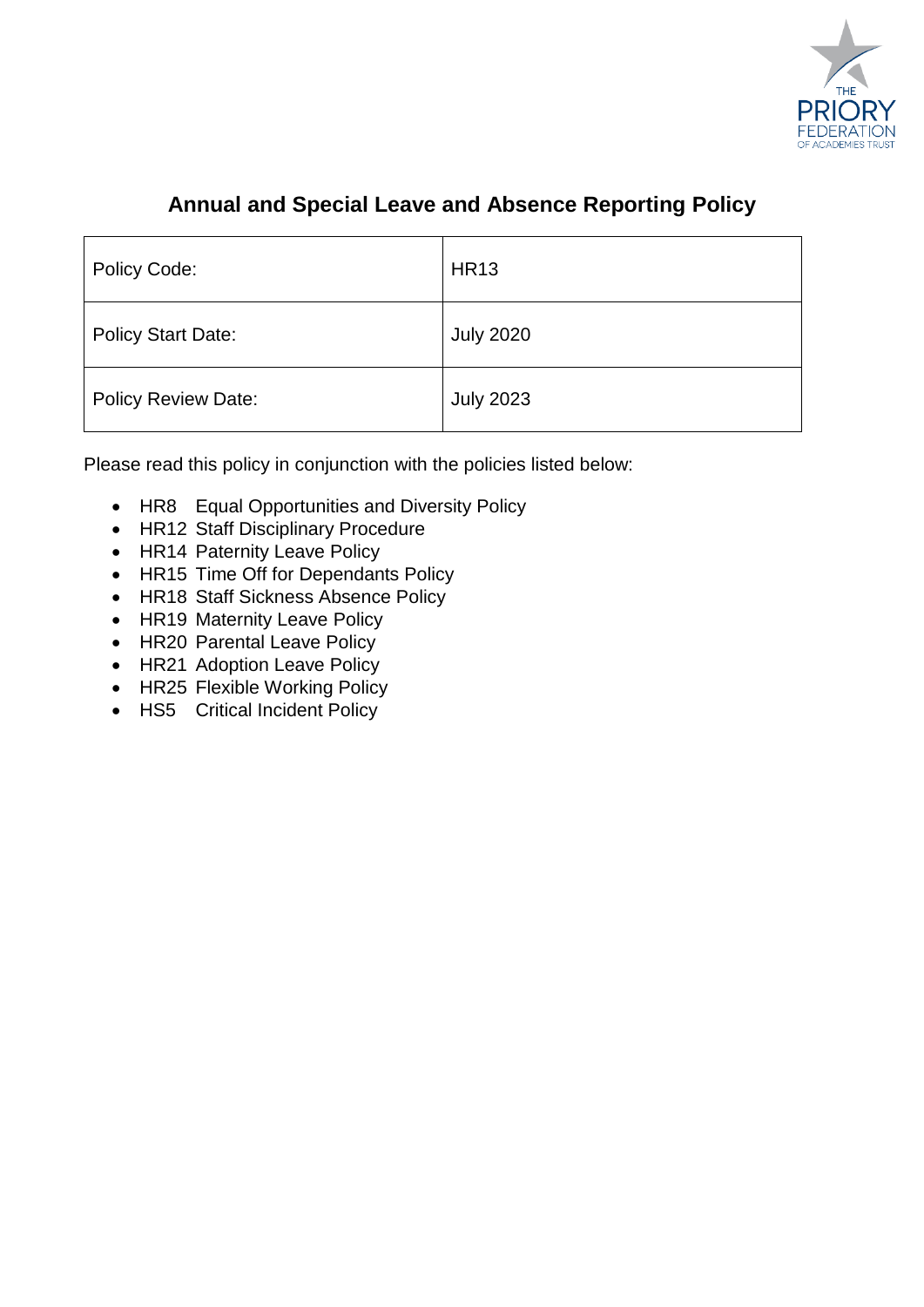

# **1 Policy Statement**

- 1.1 Absence from duty by employees may occur for a variety of reasons with certain types of leave being covered by statutory provision, including maternity, paternity, adoption, parental or shared parental leave (referred to collectively as family leave). Other types of leave form an integral part of the employee's contractual conditions of service which are the responsibility of the Priory Federation of Academies Trust (the Trust), such as annual leave.
- 1.2 The Trust respects statutory rights to time off for employees and offers some enhanced rights which are set out in the relevant policies, where applicable.
- 1.3 This policy provides information as to how the Trust will implement arrangements with respect to annual and special leave and reporting absences. The conditions covering family leave and time off for dependants are covered in the relevant separate policies. Sickness absence is covered in the Trust's Staff Sickness Absence Policy.
- 1.4 No-one who takes time off in accordance with this policy will be subjected to any detriment.
- 1.5 This policy does not form part of any employee's contract of employment and it may be amended at any time.
- 1.6 This policy does not apply to agency workers, consultants or self-employed contractors.
- 1.7 References to the Trust or Academy within this policy specifically include all Primary, Secondary and Special Educational Needs academies within the Trust, as well as the Early Years setting at the Priory Witham Academy, Priory Training, Priory Apprenticeships, Lincolnshire Teaching School Alliance and Lincolnshire Teaching School Alliance SCITT.
- 1.8 The Trust is committed to leading a mentally healthy organisation, which includes a commitment to and promotion of emotional wellbeing and mental health. Therefore, all Trust policies and procedures ensure this commitment is incorporated in order to support all staff and students. Members of staff are encouraged to speak to their line managers, and students are encouraged to speak to any member of staff, if they feel any part of this policy would affect their emotional wellbeing and mental health. Any such comments should be passed to the Trust's HR department (via [FederationHR@prioryacademies.co.uk\)](mailto:FederationHR@prioryacademies.co.uk) for appropriate consideration at the next available point in the policy review cycle.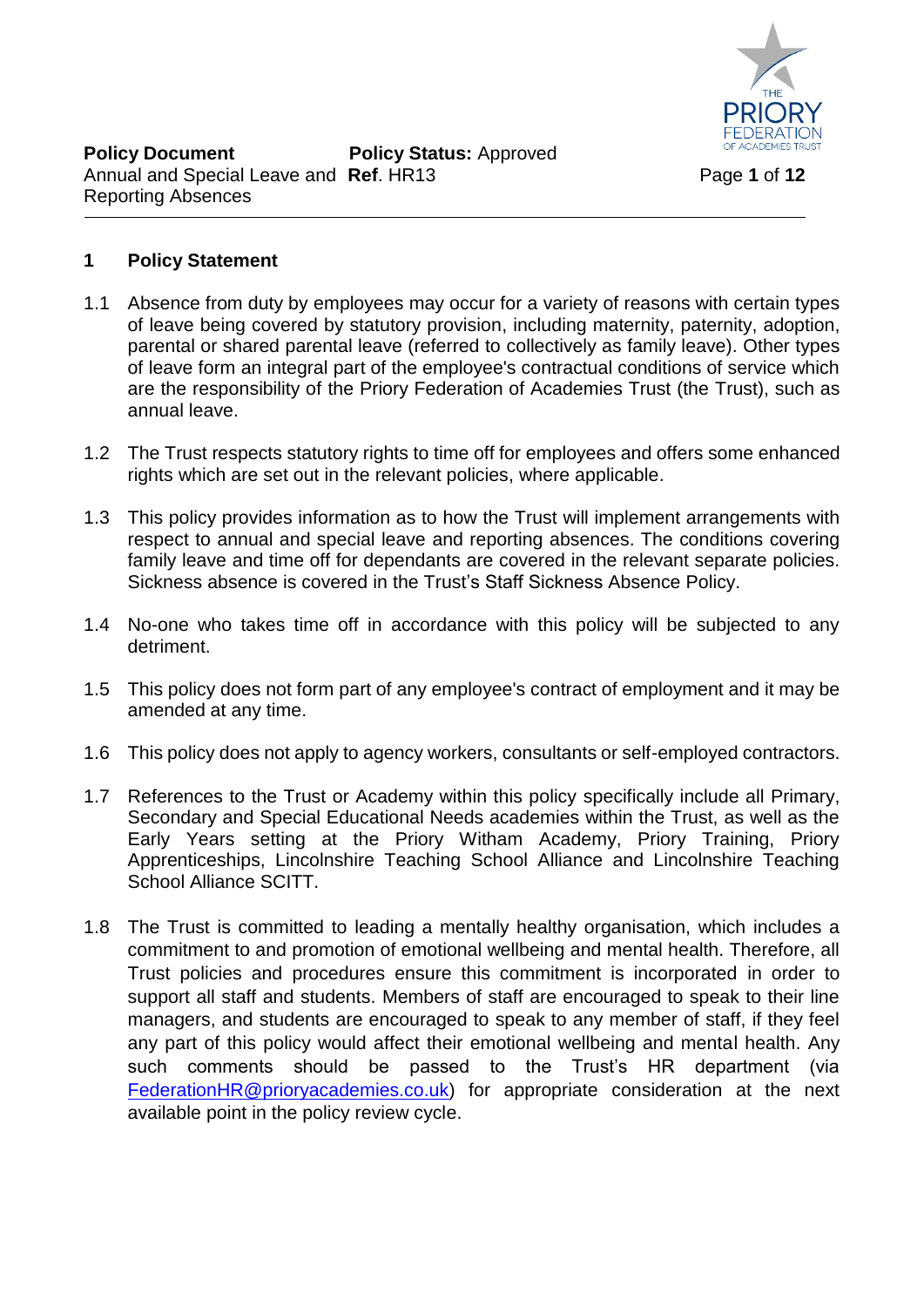

#### **2 Roles, Responsibilities and Implementation**

- 2.1 The Pay, Performance and HR committee has overall responsibility for the effective operation of this policy and for ensuring compliance with the relevant statutory framework. The Pay, Performance and HR committee delegates day-to-day responsibility for operating the policy and ensuring its maintenance and review to the Human Resources Director.
- 2.2 The Head of Academy/Managers have a specific responsibility to ensure the fair application of this policy and all members of staff are responsible for supporting colleagues and ensuring its success.

# **3 Reporting Absences**

- 3.1 Any employee prevented from attending work due to sickness must inform their line manager/relevant manager and follow the individual Academy/Federation's reporting procedure. This must be done by telephone and as soon as possible after becoming unfit for work. The employee must indicate the first day of illness, the nature of the illness and where practicable, the likely date of return to work. This notification should be in accordance with the Staff Sickness Absence Policy.
- 3.2 Employees must report all other absences in the same way as reporting sickness absences as detailed above.

#### **4 Conditions of Service**

4.1 The Conditions of Service which refer to Leave of Absence for each category of staff are as follows:

**Teachers** - Contained in the National and Local Schemes of Conditions of Service for schoolteachers, a copy of which is available in the HR Office.

**Support Staff** - Contained in the National and Local Schemes of Service a copy of which is available in the HR Office

#### **5 Annual Leave – Support Staff**

The annual leave year runs from the 1<sup>st</sup> of April to the 31<sup>st</sup> of March every year.

The annual leave entitlement for Support Staff is as follows: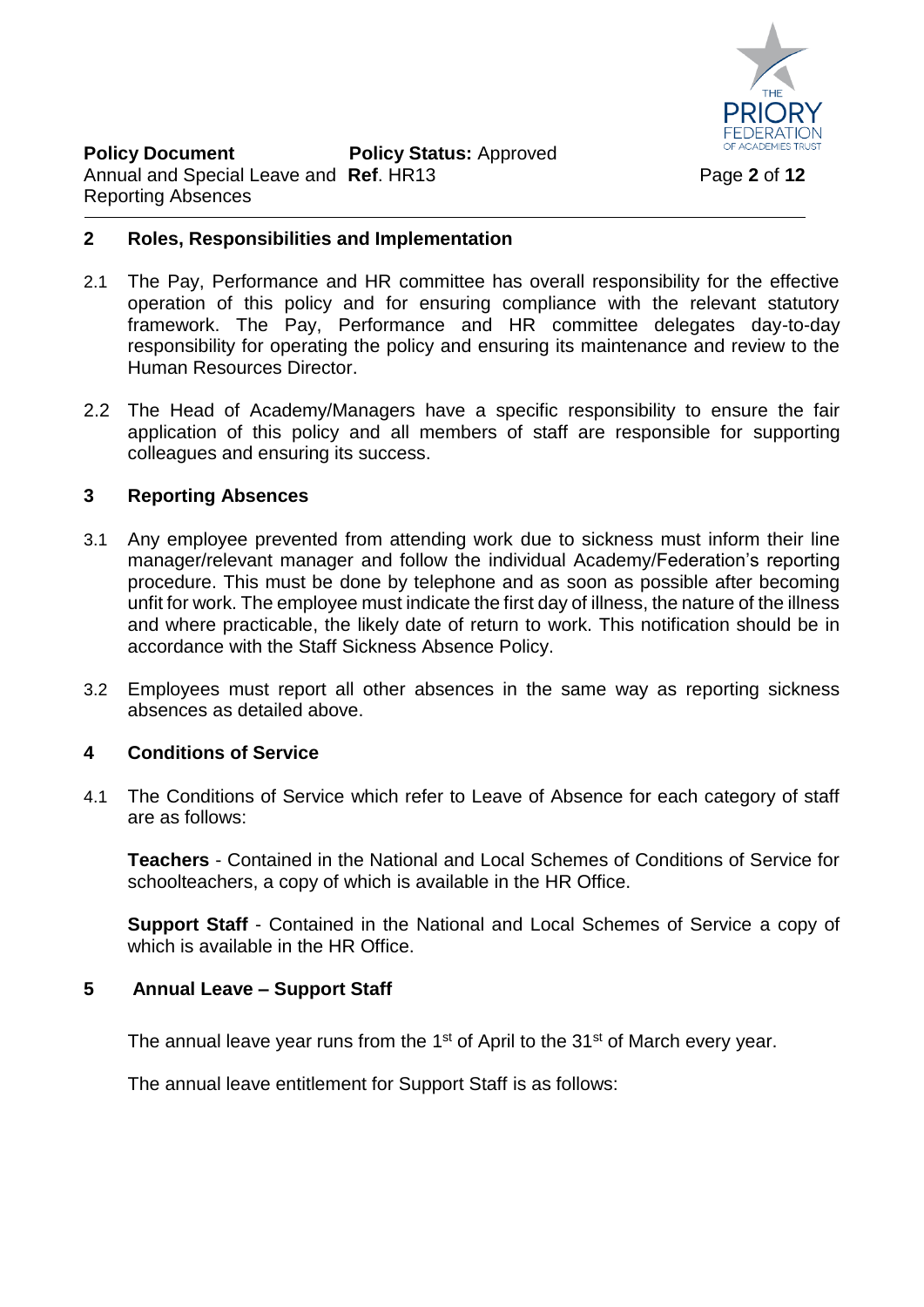

| <b>PPS</b>   | Less than 5 years' $ 5$ or more<br>continuous service | years'<br>continuous service |
|--------------|-------------------------------------------------------|------------------------------|
| $1 - 3$      | $21$ (days)                                           | $26$ (days)                  |
| $4 - 11$     | 21                                                    | 26                           |
| $12 - 24$    | 24                                                    | 29                           |
| 25 and above | 25                                                    | 30                           |

For support staff employed on a 52-week contract, the usual Bank Holidays in England and Wales are in addition to the above annual leave entitlement. For part time staff employed on a 52-week contract, Bank Holidays are calculated on a pro rata basis, in line with the contracted working hours. These employees will also receive 3 additional concessionary days' leave to be taken during the period of Christmas closure.

Bank holidays and the 3 additional concessionary days are included in the holiday entitlement payment calculation for support staff contracted to work less than 52 weeks per year and this is paid as part of their salary.

Annual leave cannot be carried forward to the following leave year. It must be used by the 31<sup>st</sup> of March. Any holiday not taken by the end of the holiday year will be lost and no payment in lieu will be made, unless **i**n exceptional cases to be agreed with the Human Resources Director.

- 5.1 For part-time employees' annual leave is calculated on a pro-rata basis.
- 5.2 For part-year employees' (term-time only, etc.) annual leave entitlement will be calculated as part of their salary and based upon the formula for full year working staff.
- 5.3 For those on 52-week contracts, the leave period shall be from 1<sup>st</sup> April to 31<sup>st</sup> March. Those employees whose employment starts or ends part way through the holiday year are entitled to a pro-rata equivalent of their holiday entitlement, proportionate to the number of completed calendar month's service during the year. Employees will be paid in lieu of any accrued but untaken holiday entitlement for the current holiday year at the time of termination, although they may be required to use any remaining holiday entitlement during the notice period.
- 5.4 The timing of all leave is subject to the approval of the Head of Academy or in the case of Federation staff, their line manager, and will be dependent upon the needs of the service and the Trust. Employees must not make travel bookings until approval has been given. Employees may be required to take (or not to take) holiday on particular dates, including when the school is closed or during the notice period. It will be expected that the majority of annual leave will be taken during school holidays, unless otherwise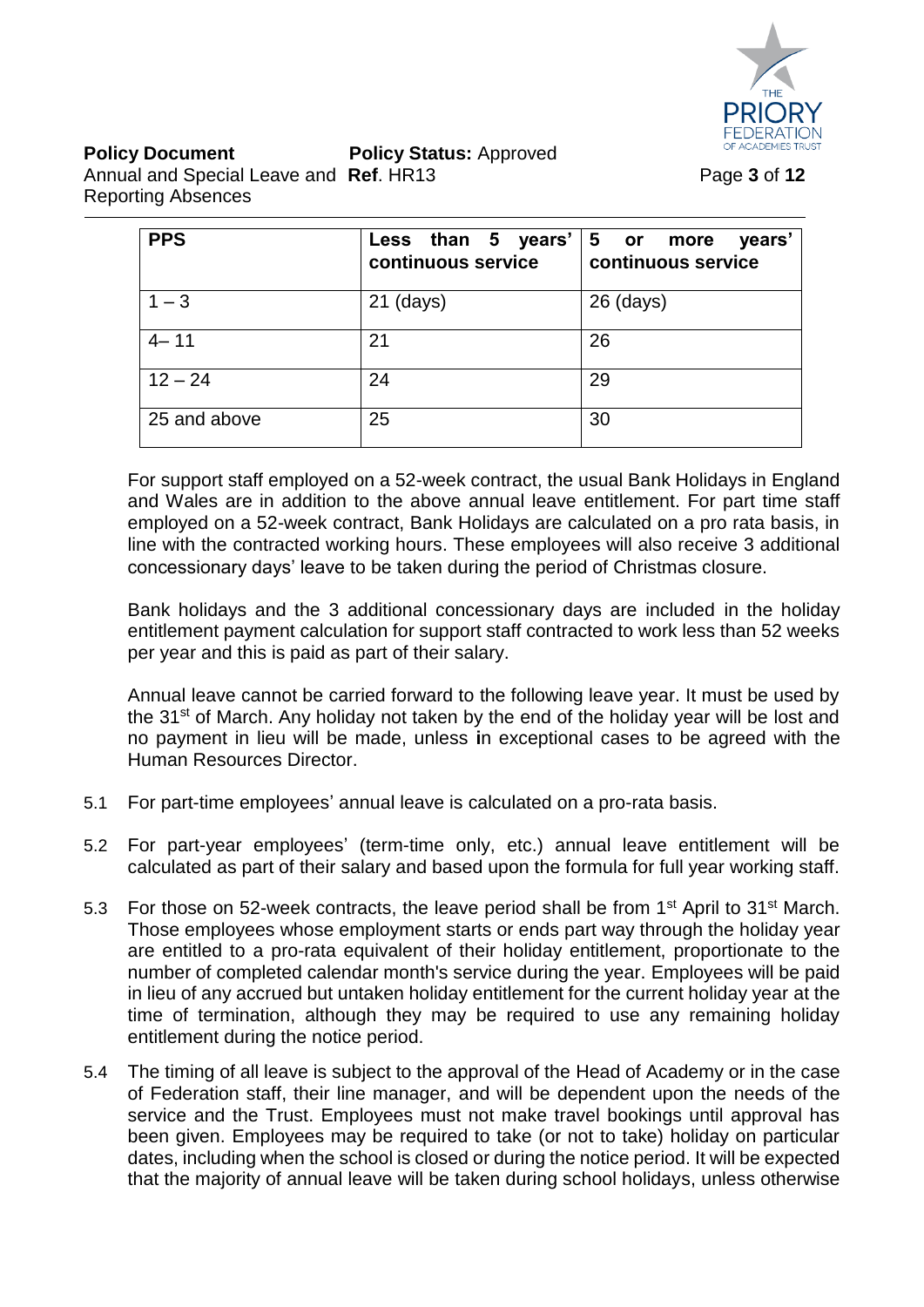

stated in the employee's contract.

- 5.5 Normal annual leave must be negotiated in the first instance through the employee's line manager, who will then seek approval from the appropriate Head of Academy and in the case of Federation employees, the relevant Federation manager.
- 5.6 Holiday entitlement continues to accrue during periods of sick leave. If an employee is on a period of sick leave, which spans two holiday years, or if they return to work after sick leave so close to the end of the holiday year that they cannot reasonably take their remaining holiday, they may carry over unused holiday to the following leave year. Carry over under this rule is limited to the four-week minimum holiday entitlement under EU law (which includes bank holidays), less any leave taken during the holiday year that has just ended. Any holiday that is carried over under this rule but is not taken within 18 months of the end of the holiday year in which it accrued will be lost.
- 5.7 Holiday entitlement continues to accrue during periods of family leave. If an employee is planning a period of family leave that is likely to last beyond the end of the holiday year, they should discuss their holiday plans with their manager in good time before starting their family leave.

# **6 Time Off for Public Duties**

- 6.1 An employee is entitled to a reasonable amount of unpaid time off work to carry out certain public duties, including duties as a tribunal member, magistrate, local councillor, member of an NHS Trust, prison visitor, police station lay visitor or school governor. The Trust may grant paid leave to staff taking time off for public duties in certain circumstances and at its sole discretion.
- 6.2 An employee intending to become involved in public duties which will require leave, paid or unpaid, must obtain the agreement of their Head of Academy or line manager before they agree to accept that position.
- 6.3 When undertaking public duties, the employee must provide their Head of Academy or line manager with an outline of their expected involvement, including time off required throughout the year, and agree and plan their leave, paid or unpaid, without disrupting the service. In order that arrangements can be made to cover duties, all requests should be made in good time.
- 6.4 In such cases, further leave of absence may be granted where deemed necessary. If further leave is agreed, then the Head of Academy or line manager will decide whether the leave is with or without pay, unless already specified in this document. Each request for time off will be considered on its merits taking account of all the circumstances, including how much time is reasonably required for the activity, how much time the employee has already taken, and how the absence will affect the Academy.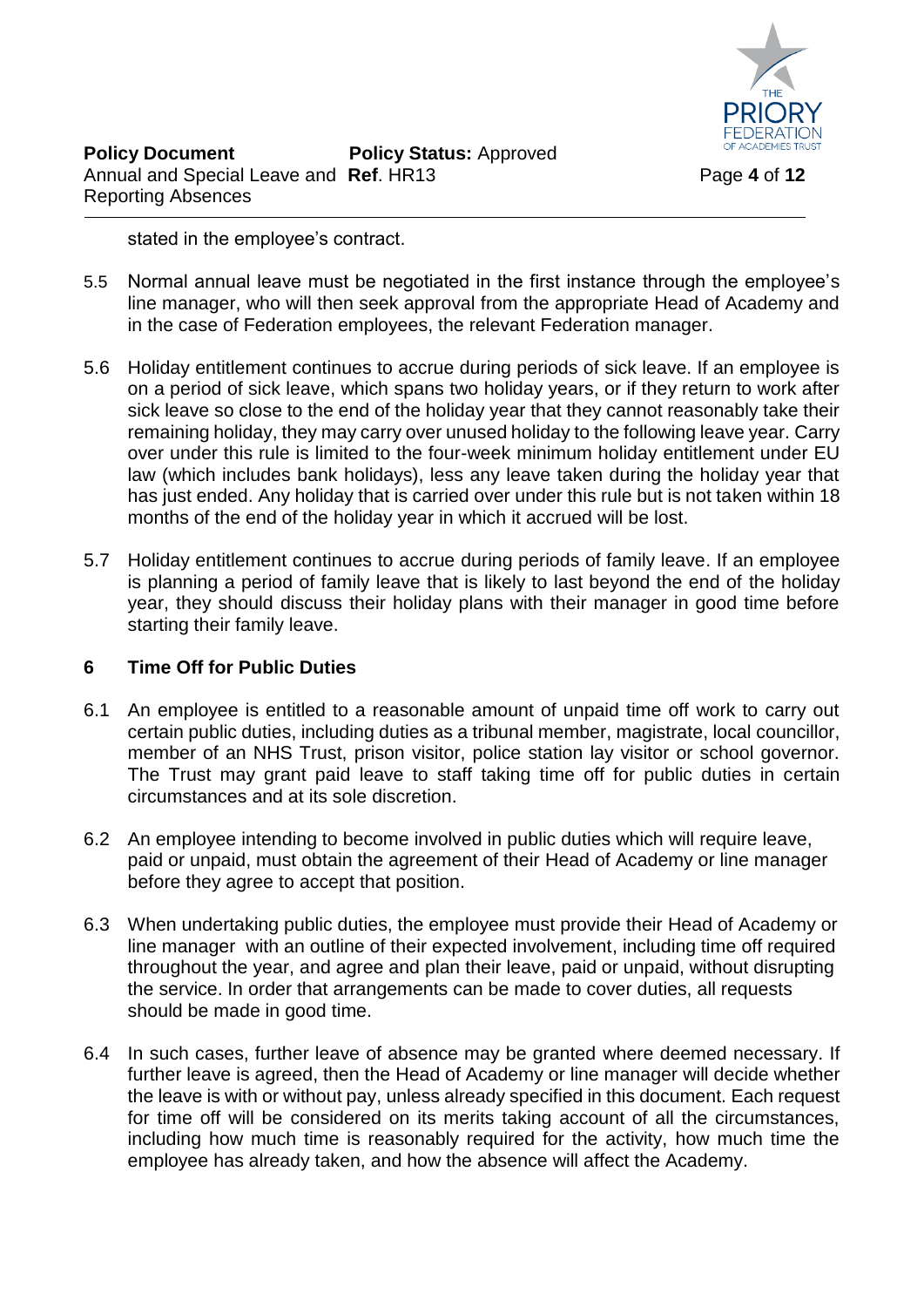

#### **7 Jury Service and Attendance at Court**

7.1 When chosen for Jury Service, the employee must submit to their line manager a request for leave in advance and produce a copy of the Court Summons.

- 7.2 An employee who is called up for jury service will be paid their normal pay less any amounts the employee can claim from the court for loss of earnings. The employee must therefore complete the entire relevant claim form provided with the jury service request.
- 7.3 If on any day the employee's services are not required at the court, they will be required to return to work for that day.
- 7.4 Depending on the needs of the Trust, the Trust may request that the employee apply to be excused or deferred from their jury service.

#### **8 Training with Reserve or Cadet Forces**

- 8.1 An employee who is a member of the reserve or cadet forces (and provides evidence of this) will be entitled to a reasonable amount of unpaid leave.
- 8.2 The Trust may, upon receiving notice that an employee has been called up for active service, apply to an adjudication officer for the notice to be deferred or revoked if the employee's absence would cause serious harm to the Trust (which could not be prevented by the grant of financial assistance).
- 8.3 Where agreement is given for an employee to engage on a voluntary tour of duty or specific exercise, discretion will be given on an individual basis to phase the individual back into the workplace.
- 8.4 Once an employee's military service has ended, they may submit a written application for reinstatement to their employment with the Trust. This should be made to the Trust by the third Monday following the end of the employee's military service and the employee should notify the Trust of the date on which they will be available to restart work. If it is not reasonable and practicable for the Trust to reinstate the employee into their old post, then they will instead be offered the most favourable alternative on the most favourable terms and conditions which are reasonable and practicable.
- 8.5 When calculating the length of an employee's continuous employment with the Trust, the period of absence on military service will not be counted. The period of employment before the employee's mobilisation and the period after their reinstatement will be treated as continuous.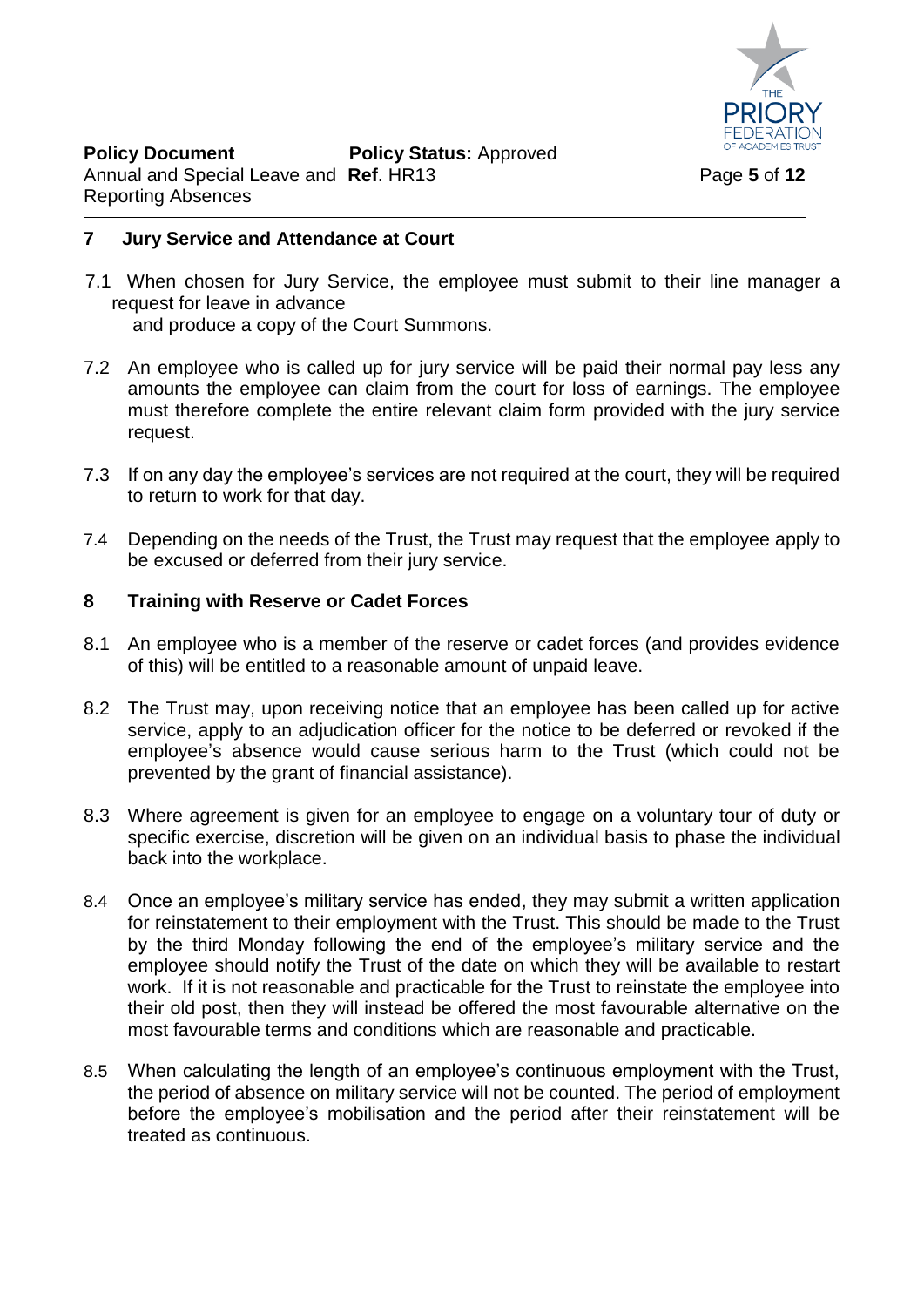

# **9 Professional Activities**

9.1 By agreement between the Head of Academy or line manager and employee, paid leave may be given for activities beneficial to the Trust or to the professional standing of the employee. Examples of this would include being a member of a tribunal or inquiry, speaking at relevant conferences, or participating in the work of a specialist professional organisation.

#### **10 Job Interviews**

- 10.1 Reasonable time off with pay will be given to attend interviews for positions within and outside of the Trust.
- 10.2 The employee must submit to their Head of Academy or line manager a request for leave in advance, to be agreed, with sufficient notice to ensure minimum disruption to service levels.

#### **11 Special Leave for Graduation Ceremonies**

- 11.1 As a gesture of good will, one day of paid leave will be granted for employees to attend the graduation ceremony of their dependant and/or for the employee's own graduation ceremony from college or university.
- 11.2 Requests for leave in advance must be submitted to the employee's Head of Academy or line manager with sufficient notice to ensure minimum disruption to service levels. It is at the Head of Academy or line manager discretion as to whether the time off is granted and the needs of the Trust will be considered when making this decision.

#### **12 Special Leave for Exams**

- 12.1 As a gesture of good will, paid leave for up to one day will be granted for employees to attend an examination for a college or university course. Any further leave, or leave beyond one day, will be at the discretion of the employee's Head of Academy or line manager.
- 12.2 Requests for leave in advance must be submitted to the employee's Head of Academy or line manager with sufficient notice to ensure minimum disruption to service levels are minimally disrupted. It is at the line manager's discretion as to whether the time off is granted and the needs of the Trust will be considered when making this decision.

#### **13 Moving House**

13.1 The Trust will allow one day of paid leave – in addition to other rights to contractual or statutory leave – for employees who are moving house. This is limited to one day in any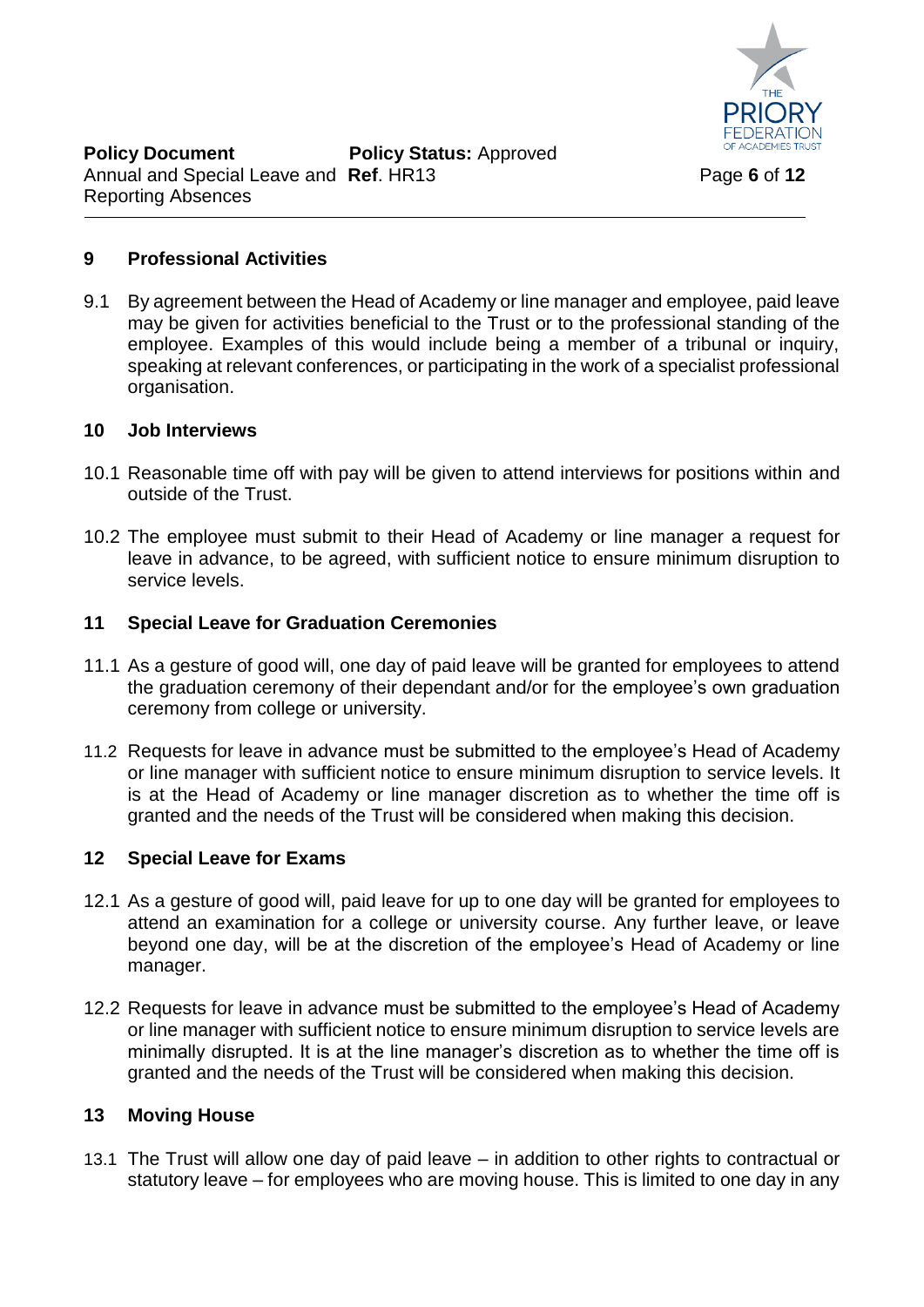

one academic year.

13.2 Requests for leave in advance must be submitted to the employee's Head of Academy or line manager with sufficient notice to ensure minimum disruption to service levels. It is at the Head of Academy or line manager's discretion as to whether the time off is granted and the needs of the Trust will be considered when making this decision.

# **14 Marriage or Civil Ceremony**

- 14.1 The Trust will allow one day of paid leave in addition to any other rights to contractual or statutory leave – for the day of an employee's wedding or civil ceremony. This is limited to one day in any one academic year.
- 14.2 Requests for leave in advance must be submitted to the employee's Head of Academy or line manager with sufficient notice to ensure minimum disruption to service levels. It is at the Head of Academy or line manager's discretion as to whether the time off is granted and the needs of the Trust will be considered when making this decision.

# **15 Parental Bereavement**

- 15.1 Parents or primary carers are entitled to at least two weeks' leave following the loss of a child under the age of 18 or a stillbirth after 24 weeks of pregnancy.
- 15.2 Primary carers include adopters, foster parents and guardians, as well as more informal groups such close relatives or family friends who have taken responsibility for the child's care in the absence of parents.
- 15.3 Leave can either be taken in one block or in two separate blocks of one week within a 56-week window from the child's death.
- 15.4 Employees with 26 weeks' continuous service will receive paid leave at the statutory rate. Employees with less than 26 weeks continuous service will be entitled to unpaid leave.
- 15.5 Requests for such leave must be submitted to the Head of the Academy or the Human Resources Director

#### **16 Bereavement**

16.1 Where leave is requested due to the death of a close relative or dependant, appropriate paid leave may be granted to make any necessary arrangements and to attend the funeral. Line managers should use their discretion when granting such leave, taking into account the specific circumstances of each case.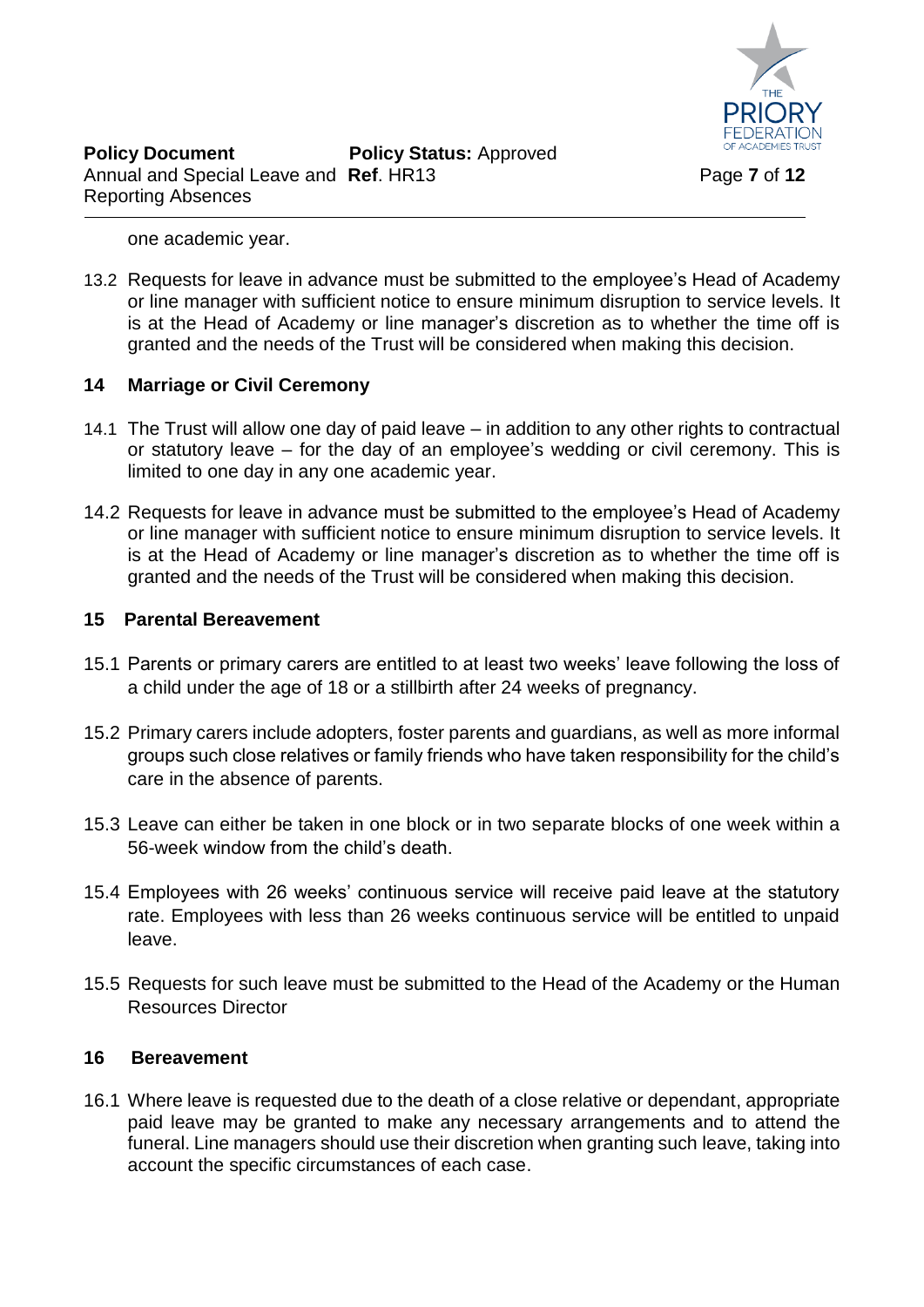

- 16.2 Requests for such leave must be submitted to the employee's line manager, as soon as possible. The line manager should be informed of the reasons for the request and the number of days leave the employee would like to take.
- 16.3 Each case will be viewed sympathetically and leave may be granted from the date of death up to and including the date of the funeral or cremation.
- 16.4 For other relatives or friends, annual or unpaid leave may be granted for attendance at funerals, subject to the line manager's approval and in accordance with service needs.
- 16.5 When granting leave for bereavement, a close relative or dependant is defined as:
	- (a) next-of-kin or nominated next-of-kin;
	- (b) spouse/partner, civil partner/same sex partner;
	- (c) parent, grandparent, grandchild;
	- (d) brother or sister; or
	- (e) parent of spouse/partner or of civil partner.

#### **17 Religious Observances**

- 17.1 Where feasible, the Trust will aim to reasonably accommodate time off for religious observances.
- 17.2 Requests for leave in advance must be submitted to the employee's Head of Academy or line manager with sufficient notice to ensure minimum disruption to service levels.

#### **18 Emergency Dependent Care**

18.1 Please see the Time Off for Dependants Policy (HR15).

#### **19 Emergency Domestic Situations**

19.1 Time off work (which may comprise/include paid special leave) may be approved to enable employees to deal with emergency domestic situations at home, such as flood, fire or burglary and to put arrangements in place. It does not apply to planned events such as domestic repairs, refurbishment, building or trades work, installation of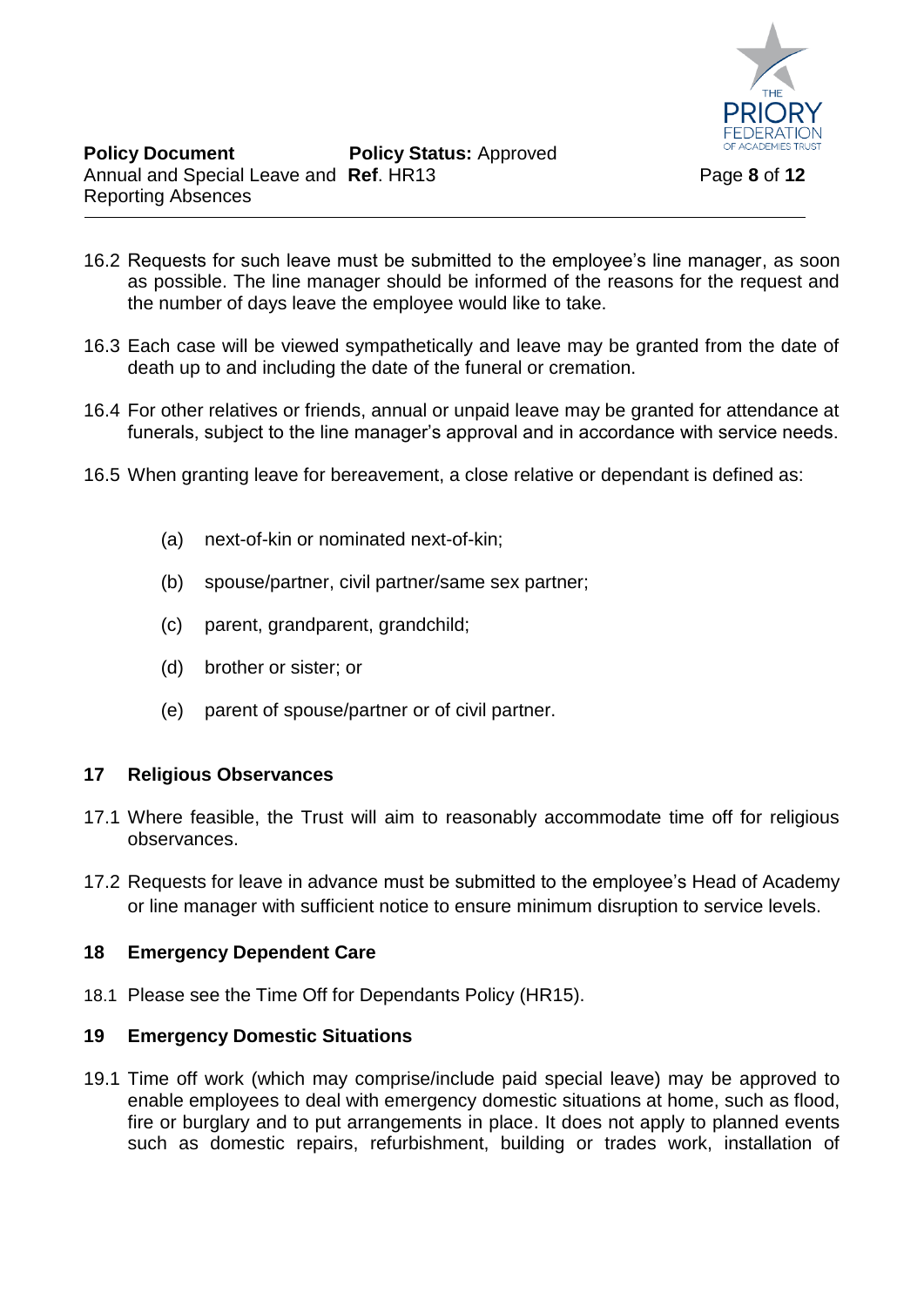

appliances, home deliveries, etc.

19.2 Requests for this leave must be submitted to the employee's line manager as soon as possible to ensure service levels are minimally disrupted. It is at the line manager's discretion as to whether the time off is granted and the needs of the Trust will be considered when making this decision.

# **20 Hospital and Medical Appointments**

- 20.1 Employees requiring time off for a hospital appointment will be granted as special paid leave.
- 20.2 The employee must make a request for leave in advance to their line manager and must produce a letter from the hospital detailing the date and time of the appointment.
- 20.3 On many occasions, a patient cannot request the timing of a hospital appointment and the Trust is understanding in these situations. However, for other medical appointments (including dentist and doctor appointments), the Trust requests that these are booked, wherever possible, outside of the school hours or at the start or the end of the working day. Dentist and doctor appointments will be granted as special paid leave.

# **21 Cosmetic Surgery**

- 21.1 For the purposes of this policy, cosmetic surgery is surgery that is not considered medically necessary. It is concerned with the enhancement of appearance through surgical and medical techniques, e.g. face-lifts, Botox, or breast implants.
- 21.2 No paid or unpaid leave time will be granted for cosmetic surgery. The employee will be required to take annual leave for any absence related to a purely cosmetic procedure, or opt to have the procedure during the school break.
- 21.3 If the employee is undergoing a cosmetic surgery or procedure for which they will be absent from work, any entitlement to sick pay will be subject to receipt of satisfactory medical evidence in line with the HR18 Trust's Sickness Absence Policy. This medical evidence will need to be in the form of a report from the employee's doctor or a specialist confirming that the employee is undergoing the procedure on medical advice. In these circumstances, the correct procedure for reporting and certifying absence must be followed and a return to work interview will be carried out upon the employee's return to work.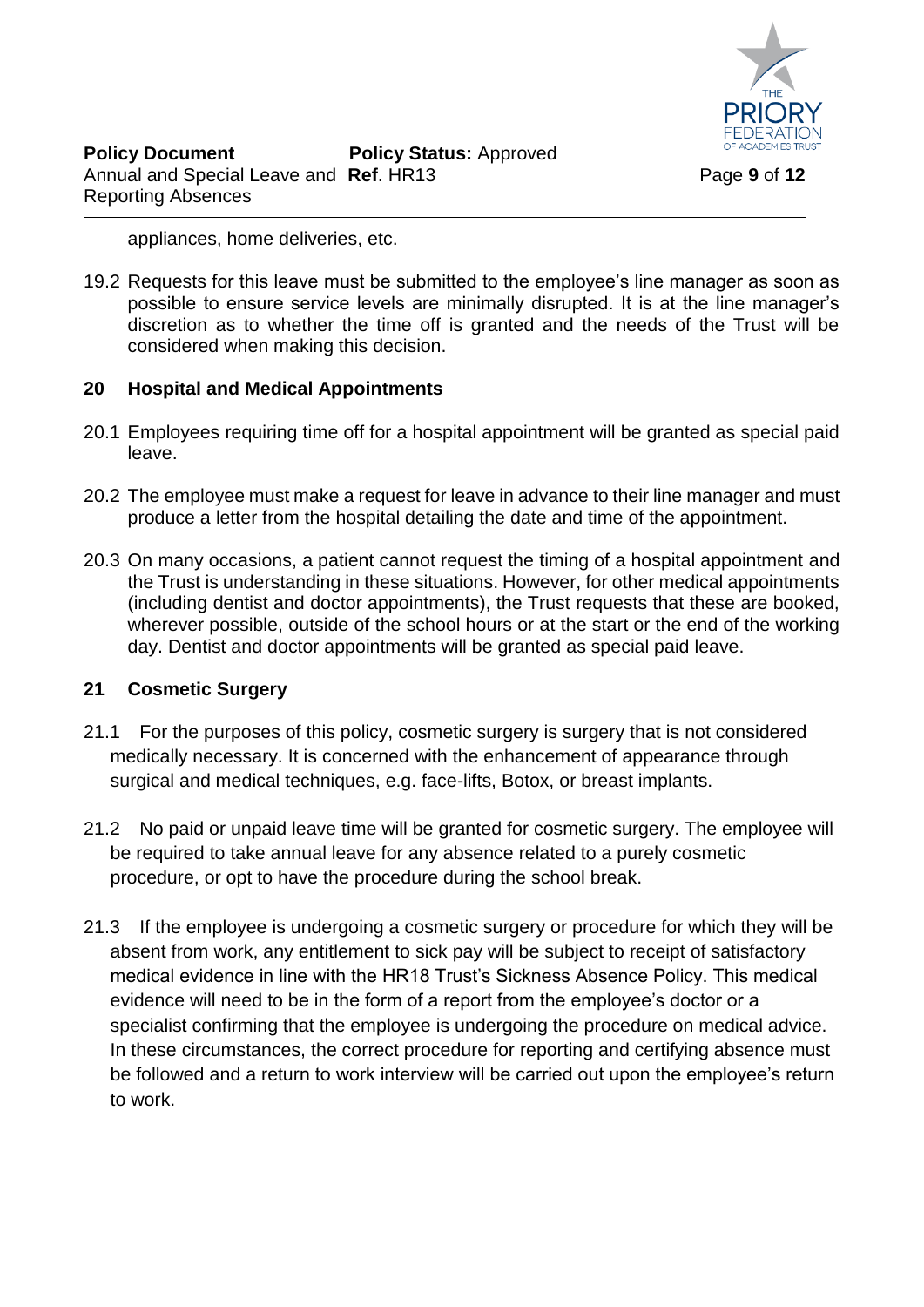

#### Reporting Absences

#### **22 Gender Re-Assignment**

22.1 An employee who requires time off for medical or other treatment relating to gender re-assignment will be treated no less favourably than for time off for illness or other medical appointments, as set in this policy and in the Trust's Sickness Absence Policy.

#### **23 Leave to accompany a colleague to a hearing**

23.1 An employee will be allowed reasonable amount of paid time off to accompany a colleague to a capability, disciplinary or a grievance hearing.

#### **24 Emergency School Closures – Staffing Advice**

- 24.1 Wherever possible Academies should be kept open, with normal programmes of work. Parents should be encouraged to send their children to school if they can do so safely. The presumption must be that Academies will be open unless information has been communicated that they will be closed. Closure can be justified only in exceptional circumstances.
- 24.2 The decision to close will be made by the Chief Executive Officer and Chairman of Trustees in consultation with the Head of Academy
- 24.3 It is assumed that everyone will accept that in grave emergencies all teaching and non-teaching staff should be prepared to remain in post and care for the children until their safe return home has been ensured.
- 24.4 Once closure is agreed, Head of Academies should ensure (if appropriate) they inform their school transport contractors, suppliers of free school meals and school crossing patrol personnel to avoid unnecessary turn out of staff/vehicles.
- 24.5 In the event of school closure, all staff should be expected to be at work even if the school is closed for the pupils. The Head of Academy may need to make a risk assessment with regard to Health and Safety, judging whether staff attendance is appropriate.
- 24.6 The Head of Academy may decide that staff should not come into school if the Academy is closed. If this is the case, there should be an expectation that staff will work from home.
- 24.7 Please see Policy on Adverse Weather and Travel Conditions Policy (HR26).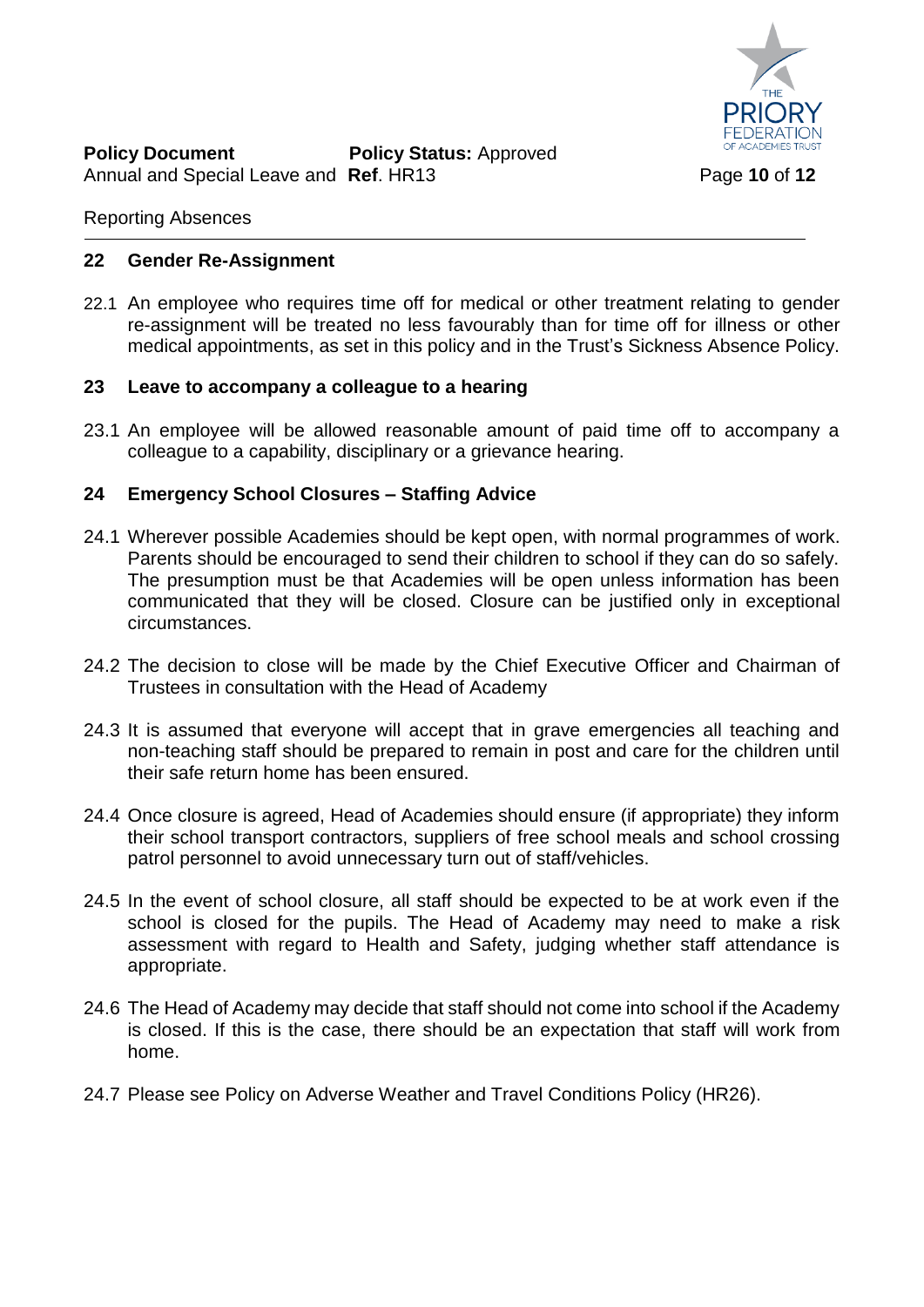

Reporting Absences

# **25 Abuse of this Policy**

25.1 Suspected abuse of this policy will be dealt with as a disciplinary issue under the Trust's Disciplinary Procedure (HR12).

# **26 Policy Change**

This policy may only be amended or withdrawn by The Priory Federation of Academies Trust.